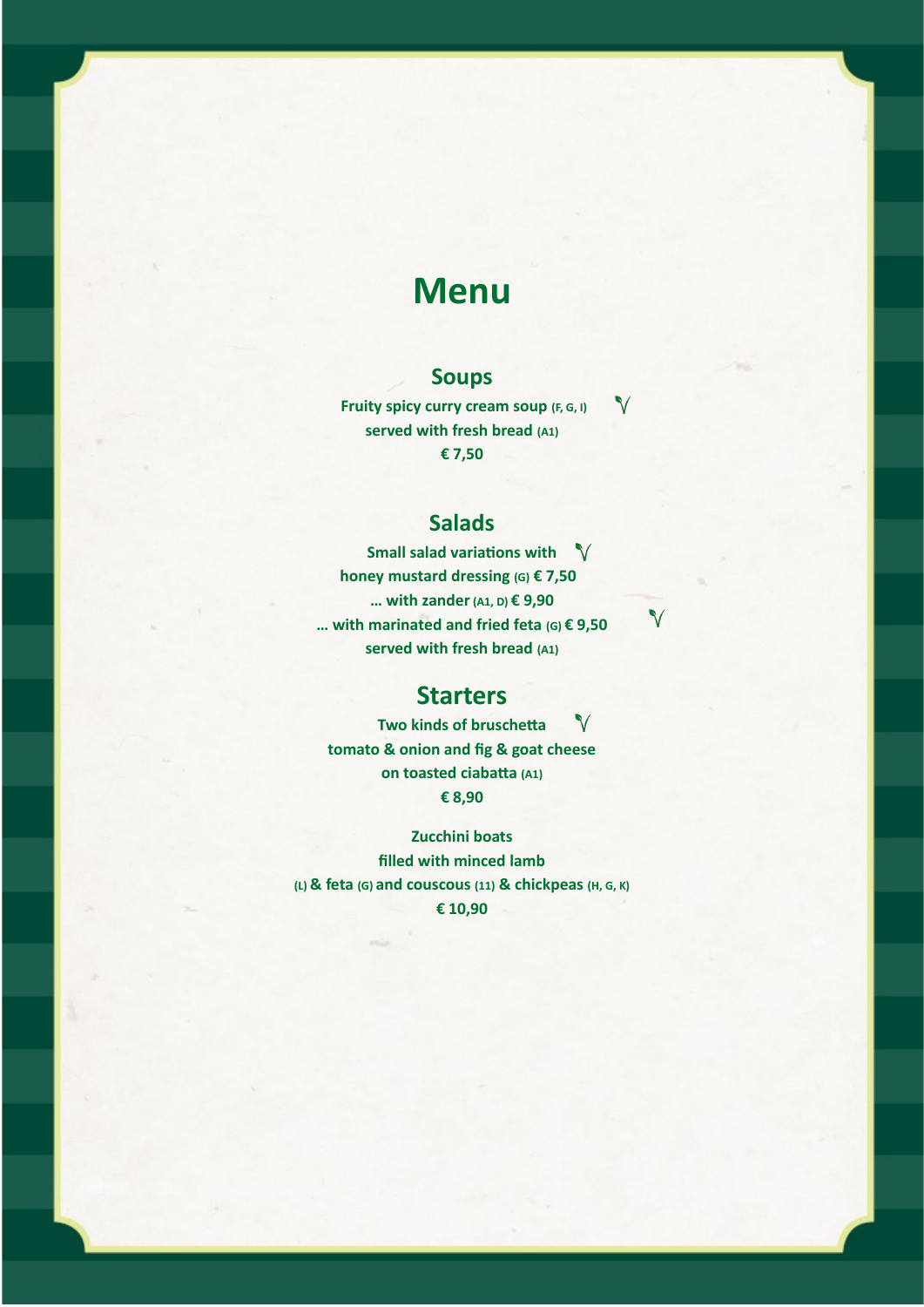# **Main dishes**

### **Soups**

**Fruity spicy curry cream soup (F, G, I) served with fresh bread (A1) € 9,50**

### **Salads**

 **Big salad variations with**  $\sqrt{}$ **honey mustard dressing (G) € 11,90 … with zander(A1, D) € 14,90 … with marinated and fried feta (G) € 13,90 served with fresh bread (A1)**

 $\sqrt{}$ 

**Entrecôte with roasted potatoes and grilled tomato (G) € 26,90**

> **Fried zander fillet (A1, D) with Milanese Risotto (D, L), with grilled tomato (G) € 22,90**

**Original Bremer Labskaus (O) with fried egg (C), with rollmops (D, J, 8), beetroot (8) & gherkin (I, J, 8)**

**€ 14,90**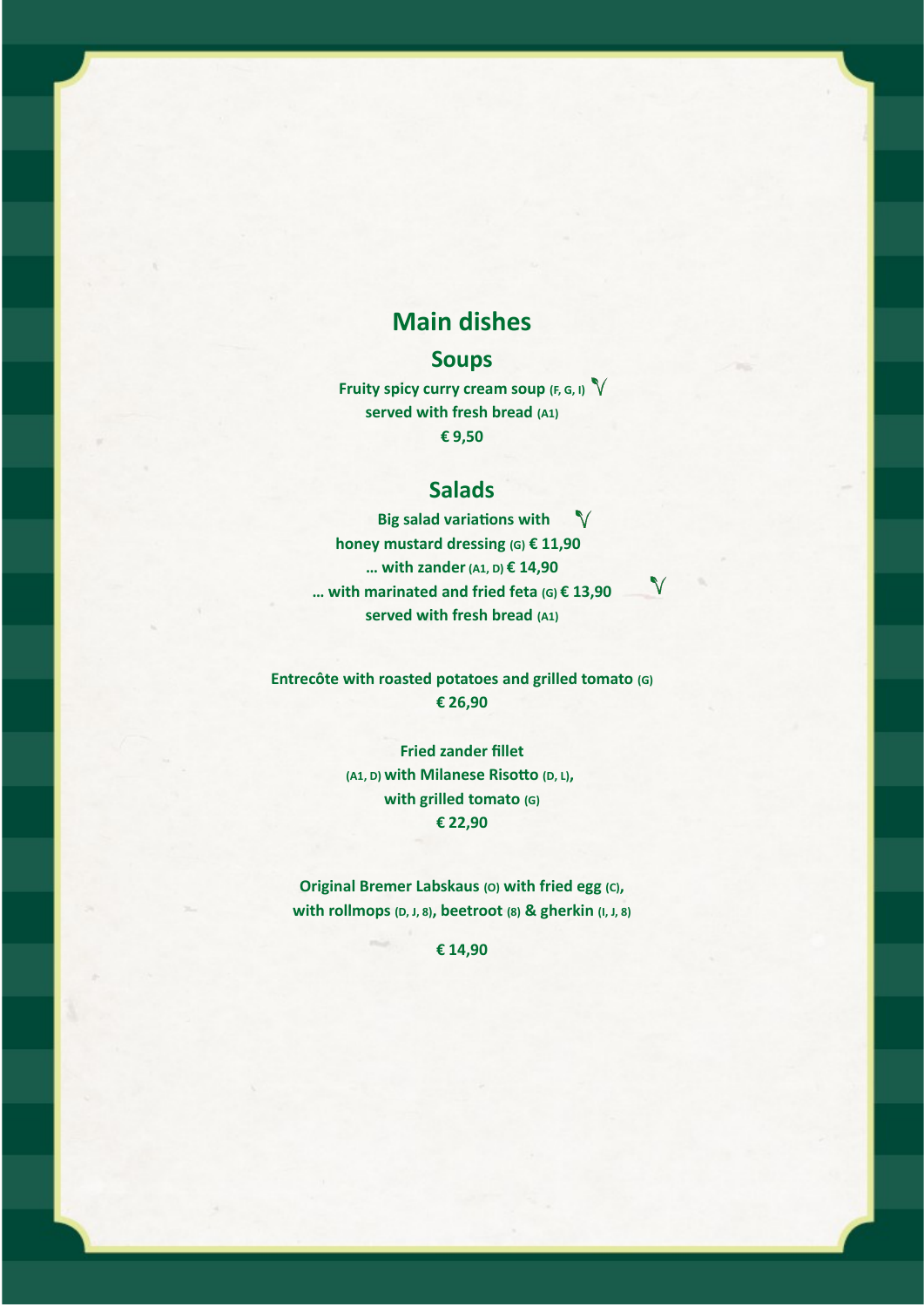**Breaded (C, A1) pork schnitzel optionally with … hollandaise sauce (G, A1) ODER … spicy paprika sauce ( A1) served with fried potatoes (O), with bacon (O) and onions OR …roasted potatoes …french fries € 17,90**

> **Crispy fried Bremer Knipp (2, 6, A4, I) with side salad and applesauce (7, 8, 11) € 14,90**

**Braised rabbit leg (L, J, I) with duchess potatoes (G), with glazed mini carrots € 23,90**

> **Pasta (A1) Aglio Olio, with parmesan (G) (optionally also vegan) € 12,90 … with shrimps (B, I) € 17,90**